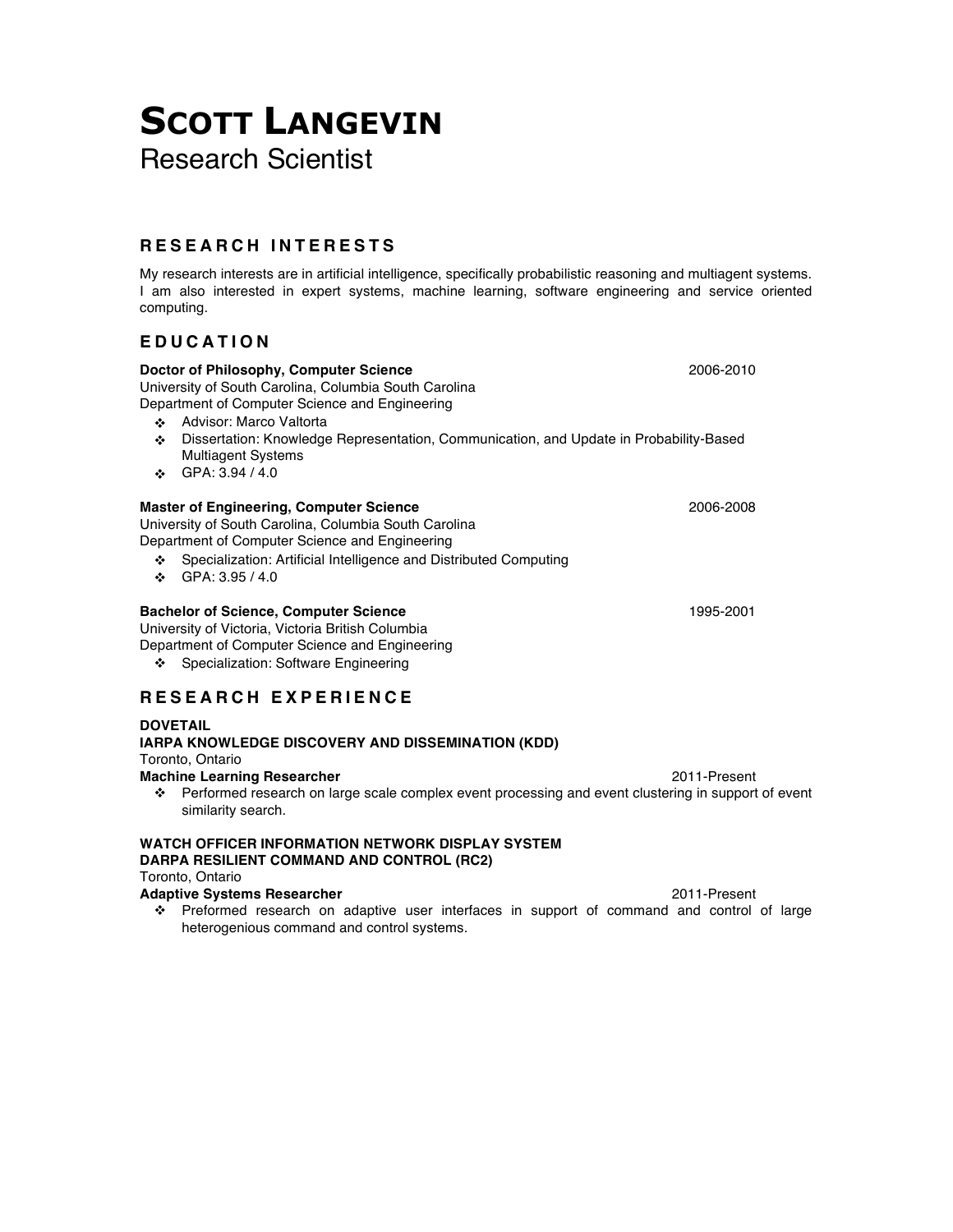### **SENIORSMART CENTER FOR ECONOMIC EXCELLENCE**

#### Columbia, South Carolina **Research Assistant** 2008-2010

The SeniorSMART center is focused on the research and development of technologies to address the needs of an aging population. I was involved with researching and developing prototype technologies for a home environment that can detect when an occupant has fallen and in need of assistance. An additional focus of the project dealt with monitoring occupants' movements (sit-to-stand, gait, sleeping patterns, and motion behavior) with the goal of detection of deviations in behavior that may indicate onset of an illness.

#### • **SMARTHOME Project (funded by Palmetto Health)**

- **Co-PIs: Michael N. Huhns and Victor Hirth**
- \* Researched existing state of art of automated human fall detection.
- Constructed a pattern recognition system using vibration data from simulations for fall detection.
- \* Prototyped several different fall detection systems and evaluated their performance.
- \* Prototyped a piezo electric pressure sensor for sit-to-stand test measurements.
- Provided technical recommendations for the project.

#### **FRAUNHOFER INSTITUTE FOR EXPERIMENTAL SOFTWARE ENGINEERING**

Kaiserslautern, Germany

#### **Visiting Researcher** June 2008

#### As a visiting researcher to the Fraunhofer Institute of Experimental Software Engineering I was provided an opportunity to see how Fraunhofer researchers approach problems of elderly care using technology. During the course of the stay, I worked in Fraunhofer's high tech Assisted Living Laboratory with researchers exploring sensor technology and artificial intelligence techniques to identify and track behaviors of elderly for the purpose of early diagnosis of changing health conditions.

- Explored practical applications of technology to monitor the health of the elderly in a home setting.
- Worked with Fraunhofer researchers on an EMFIT pressure mat system for measuring physical motor capabilities of older adults by measuring their capacity to stand up from a chair, with the intent of uncovering diagnostic patterns that can indicate oncoming disabilities.
- Worked with software architects to learn the design, configuration and installation of a service oriented platform for sensor networks.

### **CENTER FOR INFORMATION TECHNOLOGY**

# Columbia, South Carolina

## **Research Assistant** 2006-2009

The Center for Information Technology focusses on agent-based systems and decision support research. During this time, I was involved in the research and development of several government and privately funded research projects.

- **Scalability of Service-Oriented Applications (funded by U.S. Navy OPNAV)**
	- **PI: Michael N. Huhns**
	- Developed a decision support system to aid a decision-maker in determining the feasibility and appropriate software architecture for a planned application.
	- Assisted with the construction of a simulation of SOA performance under varying loads.

#### • **Combining Facts and Expert Opinion in Analytical Models via Logical and Probabilistic Reasoning (funded by DTO)**

- **Co-PIs: Marco Valtorta, Michael N. Huhns and John Byrnes**
- Lead the software development of BALER (Bayesian and Logical Engine for Reasoning).
- $\div$  Created BRUSE, a Bayesian reasoning engine that supports soft evidence.
- ❖ Responsible for integration using web services with other CASE research groups.
- Assisted with the creation of a natural deduction proof to Bayesian network converter.

#### • **ACTAR Project (funded by USC CIT)**

- **PI: Michael N. Huhns**
- $\clubsuit$  Developed a mobile handheld system that provides tactical and cultural advice to warfighters.
- Developed a recommender engine for the system to provide situation assessments and recommended actions.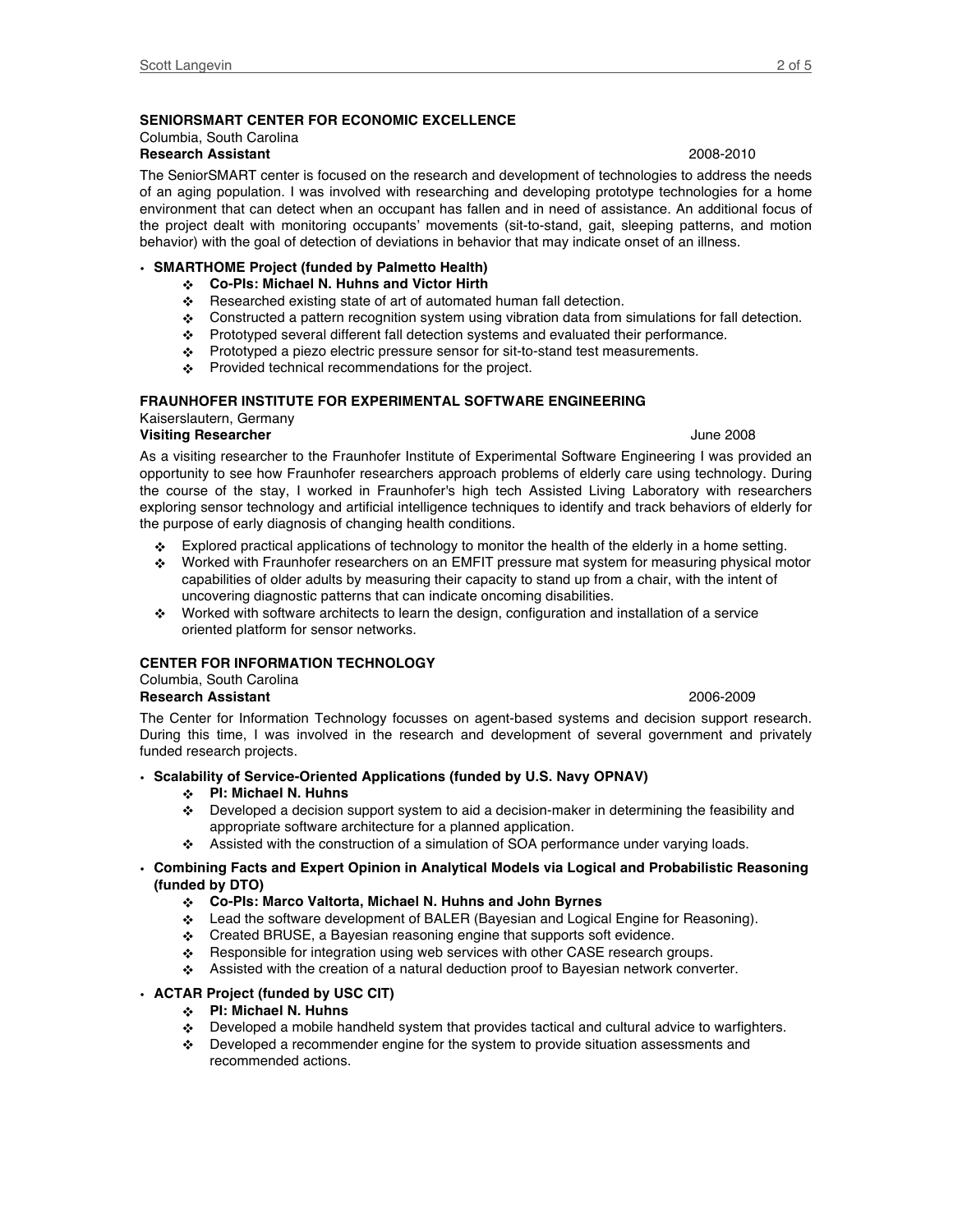# **PROFESSIONAL EXPERIE NCE**

#### **OCULUS INFO, INC.**

#### Toronto, Ontario **Research Scientist** 2011-Present

I am currently a researcher scientist, involved with artificial intelligence research and development. Focusing on machine learning solutions for adaptive systems, probabilistic modeling, mixed initiative AI and detecting complex temporal patterns in rich datasets.

# **IMPACT TECHNOLOGIES GROUP, INC.**

# Charlotte, North Carolina

**Software Engineer** 2004-2005 While working at Impact Technologies I was an important member of the user interface team. My role was to research and incorporate latest technologies into Impacts financial planning suite PlanLab.

- Developed several ASP.NET software frameworks to ease development and maintenance.
- \* Involved in re-architecting PlanLab into an extensible modular system.
- Developed a web-based dynamic data acquisition system designed to be a drop-in replacement for Microsoft InfoPath.

### **WENCO SYSTEMS LTD.**

#### Victoria, British Columbia **Systems Consultant** 2001-2004

This position required me to work closely with project managers and IT departments to provide custom contract management software (PACT) to Wenco's clients. My responsibilities included creating database models, user interfaces, business logic and interfacing into existing third-party database applications. Specific clients and duties included:

### • **Syncrude Canada Ltd., Fort McMurray Alberta**

- Design and architected next version of PACT as a web application using ASP.NET.
- Replaced existing work request and release systems and fully integrated with PACT.
- Designed a distributed object oriented framework for ease of system development by junior developers.
- ❖ Developed technical specifications and requirements.

#### • **OA Solutions, Victoria, BC**

- Architected system design for the Health Cross Jurisdictional Database System (this system aids federal and provincial governments to project and track actual costs in the Health sector).
- $\div$  Responsible for development of core system.
- Instructed several training sessions on ASP.NET for OA Solutions development team.
- Provided development support to OA Solutions senior and junior developers.

### • **Centre for Education Information Standards and Services (CEISS),Victoria,BC**

- Assisted development of the Student Outcomes Reporting System (SORS).
- Developed web pages in ASP utilizing JavaScript for client side functionality.
- Developed business objects in VB to aid in generating Excel reports.

#### • **Suncor Energy Inc. (Oil Sands), Fort McMurray, AB**

- Re-Architected the Web Based Amendments and Releases workflow system.
- Developed DB conversion routines for old WBAR data.
- System interfacing with financial systems (ORACLE).

#### • **BC Buildings Corp. (BCBC), Victoria, BC**

- Developed a web based vendor performance entry system.
- Developed Oracle procedures to email BCBC personnel to fill out a vendor performance when a contract end date has been reached.

### **ORBITAL TECHNOLOGIES INC.**

#### Vancouver, British Columbia

#### **Software Developer** 2000 (Workterm)

 Developed educational children's software for TLC using a variety of software tools, such as VC++, CodeWarrior, and ToolBook.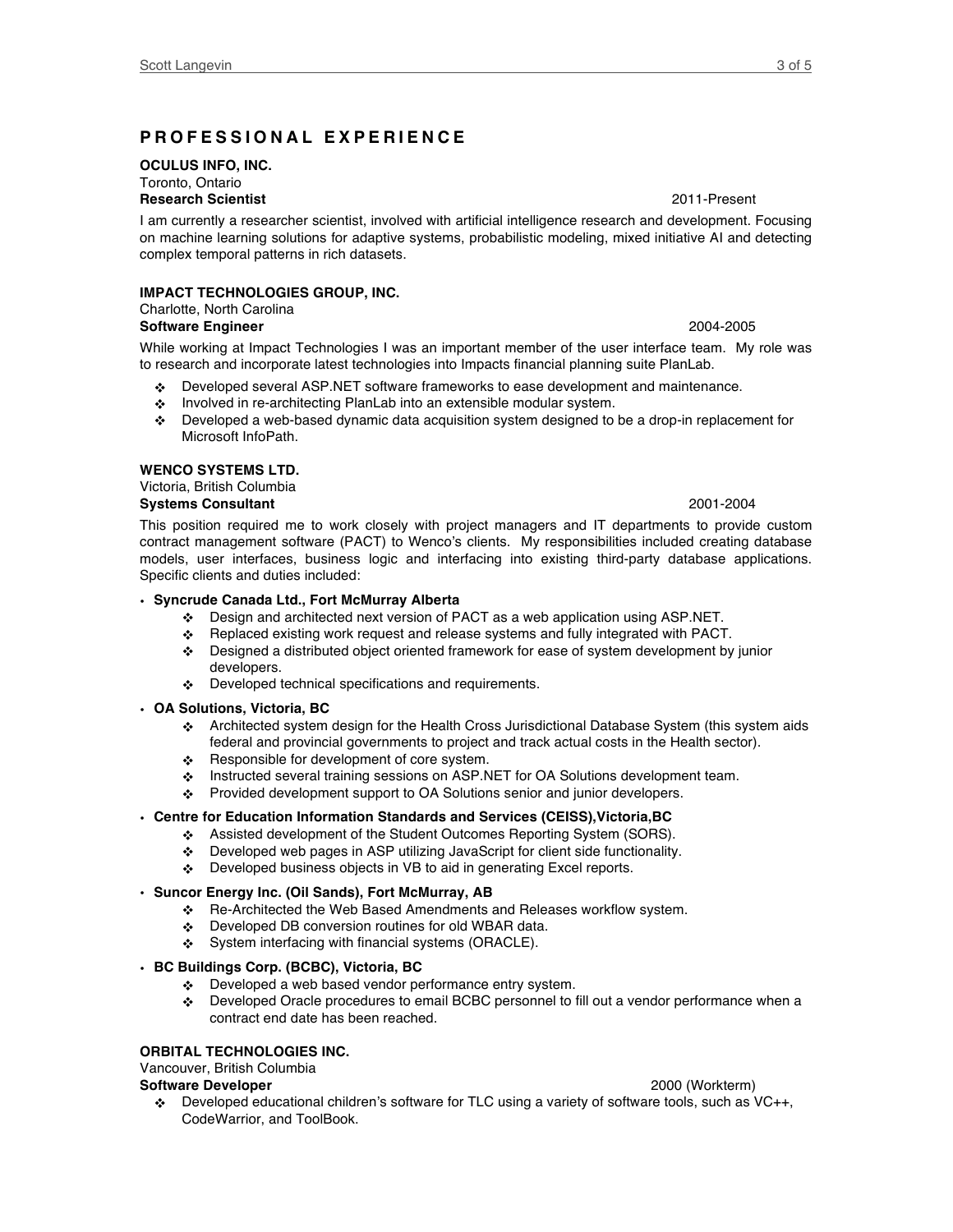- Creating a tool for educators to install and control online curriculum for students.
- Ported several Broderbund software titles for use with the educational tool. This often required reverse engineering binary file formats and learning new development tools.

#### **WENCO SYSTEMS LTD.**

Victoria, British Columbia

### **Software Developer** 1999 (Workterm)

 Implemented several database driven web applications for Wenco Systems, such as an online bug tracking system and time management system.

#### **ISM-BC TELECOM SOLUTIONS**

# Burnaby, British Columbia

- **Network Administrator** 1998 (Workterm)
	- Responsible for Windows administration. Primary task was the configuration of two new DNS servers, and reorganizing the network topology. The main goal of this task was to increase network security.

# **TEACHING EXPERIENCE**

### **DEPARTMENT OF COMPUTER SCIENCE AND ENGINEERING**

University of South Carolina, Columbia South Carolina

• **Instructor - Introduction to Information Technology (CSCE 101) — Fall 2006** Instructed freshmen on various entry level topics in information technology.

#### • **Laboratory Instructor - Web Programming (CSCE 102) — Spring 2006**

**Instruction of XHTML, CSS and Javascript tutorials to freshmen.** 

# **INVITED LECTURES**

### **DEPARTMENT OF COMPUTER SCIENCE AND ENGINEERING**

University of South Carolina, Columbia South Carolina

- **Guest Lecture - Algorithmic Design I (CSCE 145) — Fall 2009** ❖ Instructed students on software development using Eclipse and Java.
- **Guest Lecture - Service Oriented Computing (CSCE 526) — Spring 2009**

Instructed students on the use of Eclipse and AXIS2 for web service development.

# **HONORS AND AWARDS**

| <b>AAMAS Student Scholarship</b>                                          | 2010 |
|---------------------------------------------------------------------------|------|
| Accepted for AAMAS Doctoral Consortium (one of 12 students worldwide)     |      |
| <b>Member of Upsilon Pi Epsilon</b>                                       | 2008 |
| International Honor Society for the Computing and Information Disciplines |      |
| Member of Eta Kappa Nu                                                    | 2007 |
| International Honor Society for Electrical and Computer Engineering       |      |

# **PUBLICATIONS**

"Agent-Encapsulated Bayesian Networks and the Rumor Problem" (with Marco Valtorta, and Mark Bloemeke), In *Proceedings of the Ninth International Conference on Autonomous Agents and Multiagent Systems*, 2010.

"Data Characterization and Classification of Acceleration and Acoustic Emission Data for Human Fall Detection" (with J. Caicedo, P. Shin, V. Hirth, D. Krotish and D. Mitchell), In preparation for *Modical Engineering & Physics*.

"Knowledge Representation, Communication, and Update in Probability-Based Multiagent Systems", In *Proceedings of the Ninth International Conference on Autonomous Agents and Multiagent Systems Doctoral Consortium*, 2010.

"Agent-Encapsulated Bayesian Networks and the Rumor Problem" (with Marco Valtorta, and Mark Bloemeke), Technical Report CSCE TR-2010-001. Technical report, Department of Computer Science and Engineering, University of South Carolina, February 2010.